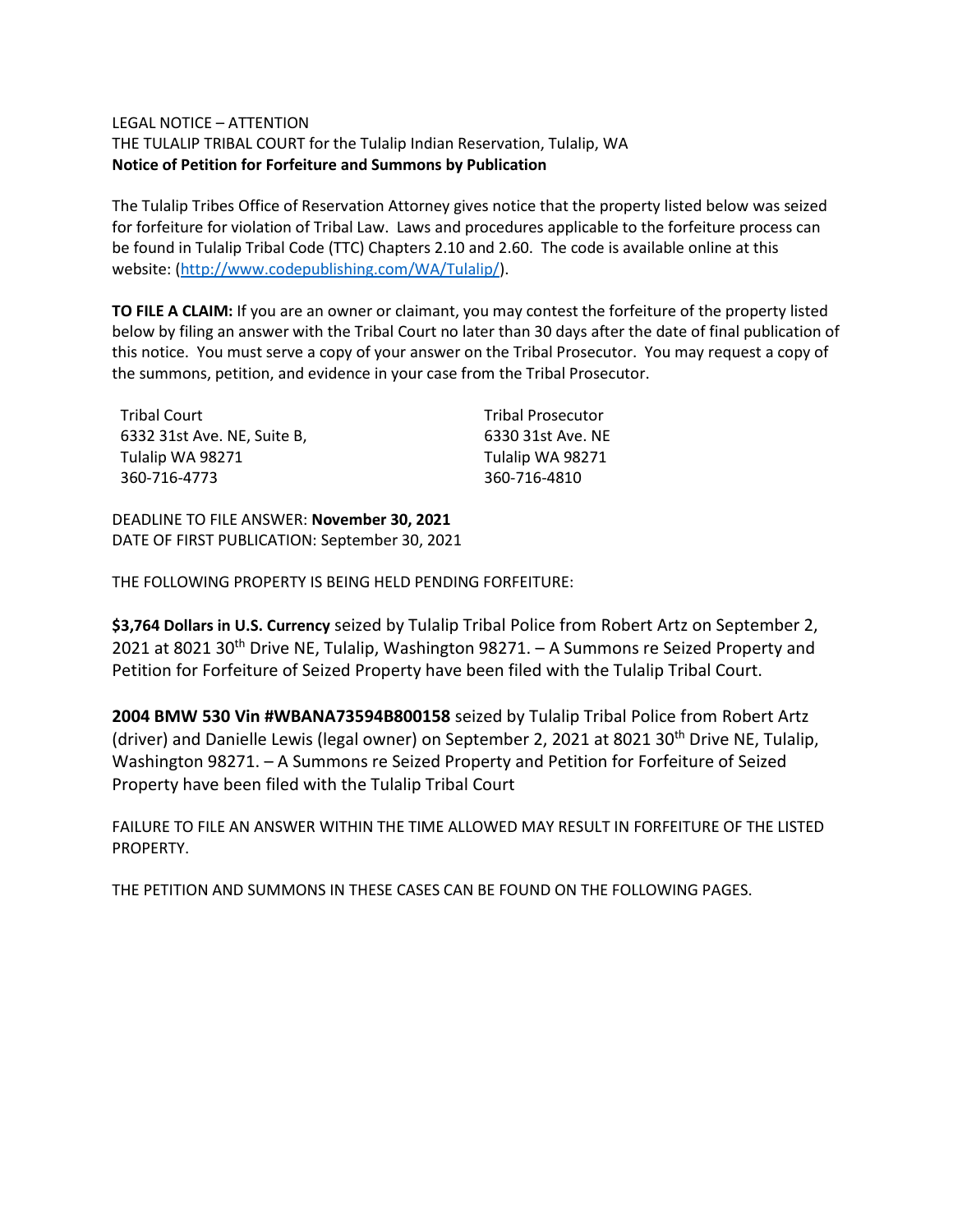# FILED

# 2021 SEP 28 AM 11:11

**TULALIP TRIBAL COURT** 

CLERK  $A$ 

### IN THE TULALIP TRIBAL COURT **FOR THE TULALIP INDIAN RESERVATION** TULALIP, WASHINGTON

IN REM THE FORFEITURE OF:

2004 BMW 530 VIN #WBANA73594B00158

2

3

4

5

6

7

8

9

 $10$ 

 $11$ 

12

13

 $14$ 

 $\cdot$  15

16

 $17$ 

18

19

20

21

22

NO. TUL-CV-FO-2021- 0542

**SUMMONS RE SEIZED PROPERTY** 

TPD Incident No. 21-1725 Primary Officer K. Zoller

(Clerk's Action Required)

TO: Robert Artz, inmate no. 63124-509 SeaTac FDC 2425 South 200<sup>th</sup> Street Seattle, WA 98198

Danielle Lewis  $110$  43<sup>rd</sup> Place NW. Tulalip, WA 98271

YOU ARE HEREBY NOTIFIED that the Tulalip Tribes, Plaintiff, by and through its prosecuting authority, has filed a petition with the Court that seeks to have forfeited, to the benefit of the Tribes, certain property that you allegedly own, claim, or have an interest.

Pursuant to Chapter 2.60.070§(4)(a), of the Tulalip Tribes Code of Law, you have thirty (30) days after you have been served the petition and this summons to file with the Court a response to the allegations described in the petition. No extension of the time for filing the response may be granted. Failure to respond within 30 days may bar you from presenting evidence at any later evidentiary hearing regarding the seized property. Further, if no response is filed within 30 days after service of the petition and summons, the Court, upon motion of the Tribes, shall order the property forfeited to the Tribes.

Chapter  $2.60.070\{(4)\}$  governs responses to forfeiture petitions. The Clerk's Office 23 does not provide legal advice. It is your responsibility to familiarize yourself with the applicable 24 tribal law—which is available from the Clerk's Office on-line and at: 25 http://www.codepublishing.com/WA/Tulalip/ 26

**SUMMONS TUL-CV-FO-2021-**



TULALIP TRIBES PROSECUTOR'S OFFICE  $6330 - 31^{5T}$  Ave NE Tulalip, WA 98271 PH (360) 716-4810; FAX (360) 716-0658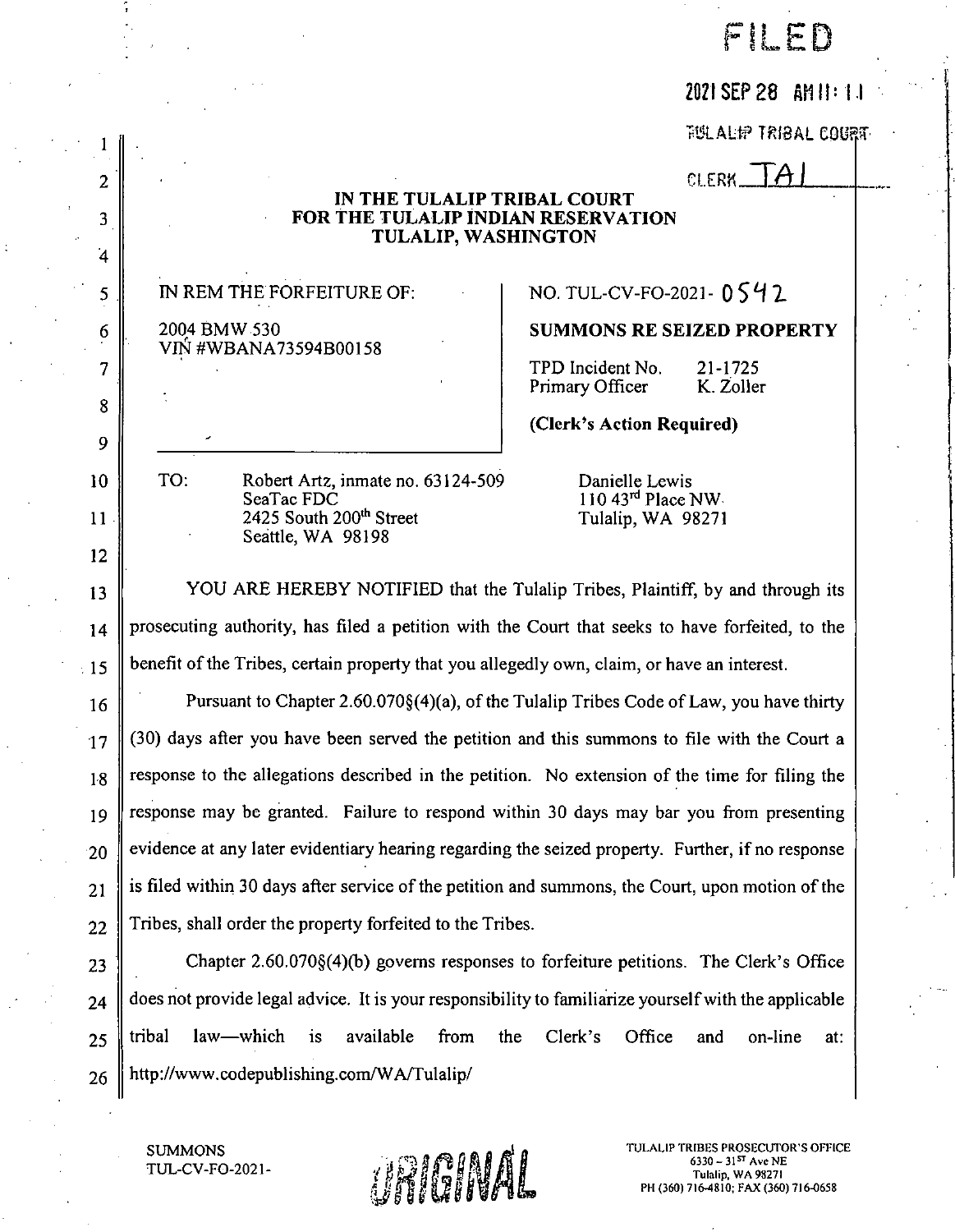Your response must be mailed to, or personally filed with, the Clerk's Office at 6332-31st Ave NE, Suite B, Tulalip WA 98271.

Questions regarding the petition should be addressed to the Tulalip Tribes Prosecutor's Office at 360-716-4810, not to the Clerk's Office.

DATED this  $2\frac{8}{9}$  day of September, 2021.

 $\mathbf{1}$ 

 $\overline{2}$ 

 $\overline{\mathbf{3}}$ 

 $\overline{\mathbf{4}}$ 

5

6

 $\overline{7}$ 

 $\bf 8$ 

9

10

 $11$ 

12

13

14

15

16

 $17$ 

18

19

20

21

22

23

24

25

26

**THE COURT** 

**SUMMONS** TUL-CV-FO-2021TULALIP TRIBES PROSECUTOR'S OFFICE  $6330 - 31^{57}$  Ave NE<br>Tulalip, WA 98271 PH (360) 716-4810; FAX (360) 716-0658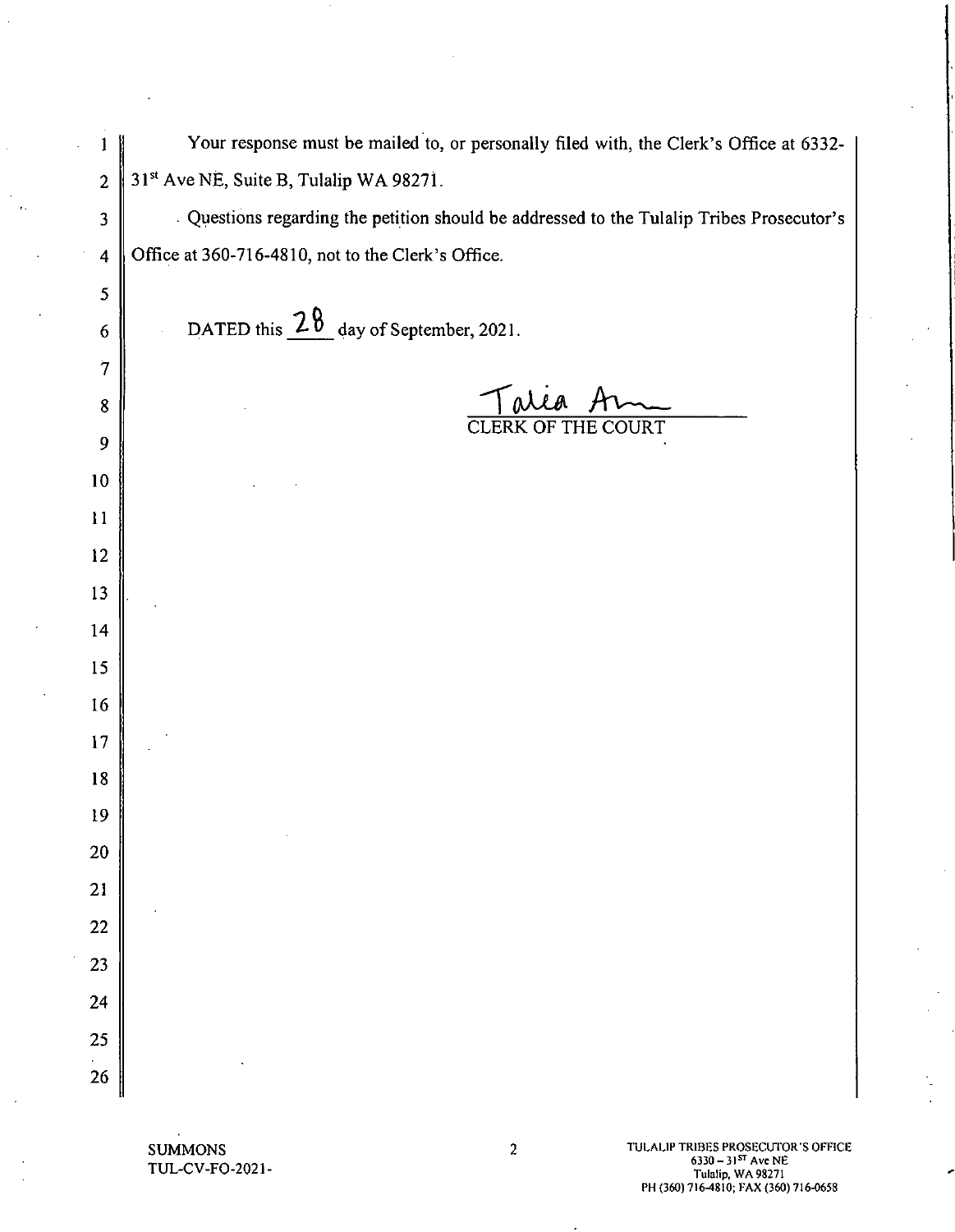FILED

2021 SEP 28 AM 11:11

**TULAUR TRIBAL COURT** 

CLERK\_

### IN THE TULALIP TRIBAL COURT FOR THE TULALIP INDIAN RESERVATION TULALIP, WASHINGTON

IN REM THE FORFEITURE OF: 2004 BMW 530 VIN #WBANA73594B00158

1

 $\overline{2}$ 

3

 $\overline{\mathbf{4}}$ 

5

6

 $\overline{7}$ 

 $\bf 8$ 

9

10

11

12

13

14

15

16

17

18

19

20

21

22

23

24

25

26

# NO. TUL-CV-FO-2021-0542

### PETITION FOR FORFEITURE OF **SEIZED PROPERTY**

TPD Incident No. 21-1725 Primary Officer K. Zoller

COMES NOW the Tulalip Tribes, Plaintiff, by and through its prosecuting authority, to petition the Court to institute proceedings for the forfeiture of the property described in section I, below. The Court has subject matter jurisdiction over these proceedings, and this Petition is made pursuant to, Chapter 2.60 of the Tulalip Tribes Code of Law.

#### I. **SUBJECT PROPERTY**

As described in detail in Tulalip Police Incident Report #21-1725, which is on file with the Tulalip Tribal Court under this cause number, on or about the 2<sup>nd</sup> day of September, 2021, Tulalip Tribal Police (TPD) seized a 2004 BMW 530 & VIN # WBANA73594B00158 from Robert Artz (driver) in the vicinity of 8021 30<sup>th</sup> Drive NE, Tulalip, Washington in connection with narcotics trafficking on the Tulalip Reservation.

#### H. **AUTHORITY**

Because the Subject Vehicle was used or was intended to be used to facilitate the transportation, sale, receipt, possession, or concealment of a controlled substance, listed chemical, or proceeds from the sale of a controlled substance in violation of Tulalip Law, it is subject to forfeiture pursuant to Tulalip Tribal Code 2.60.020§(5).

**ANDINAL** 

PETITION FOR FORFEITURE OF **SEIZED PROPERTY TUL-CV-FO-2021-** TULALIP TRIBES PROSECUTOR'S OFFICE  $6103 - 31$ <sup>ST</sup> Ave NE, Suite B Tulalip, WA 98271 PH (360) 716-4810; FAX (360) 716-0658